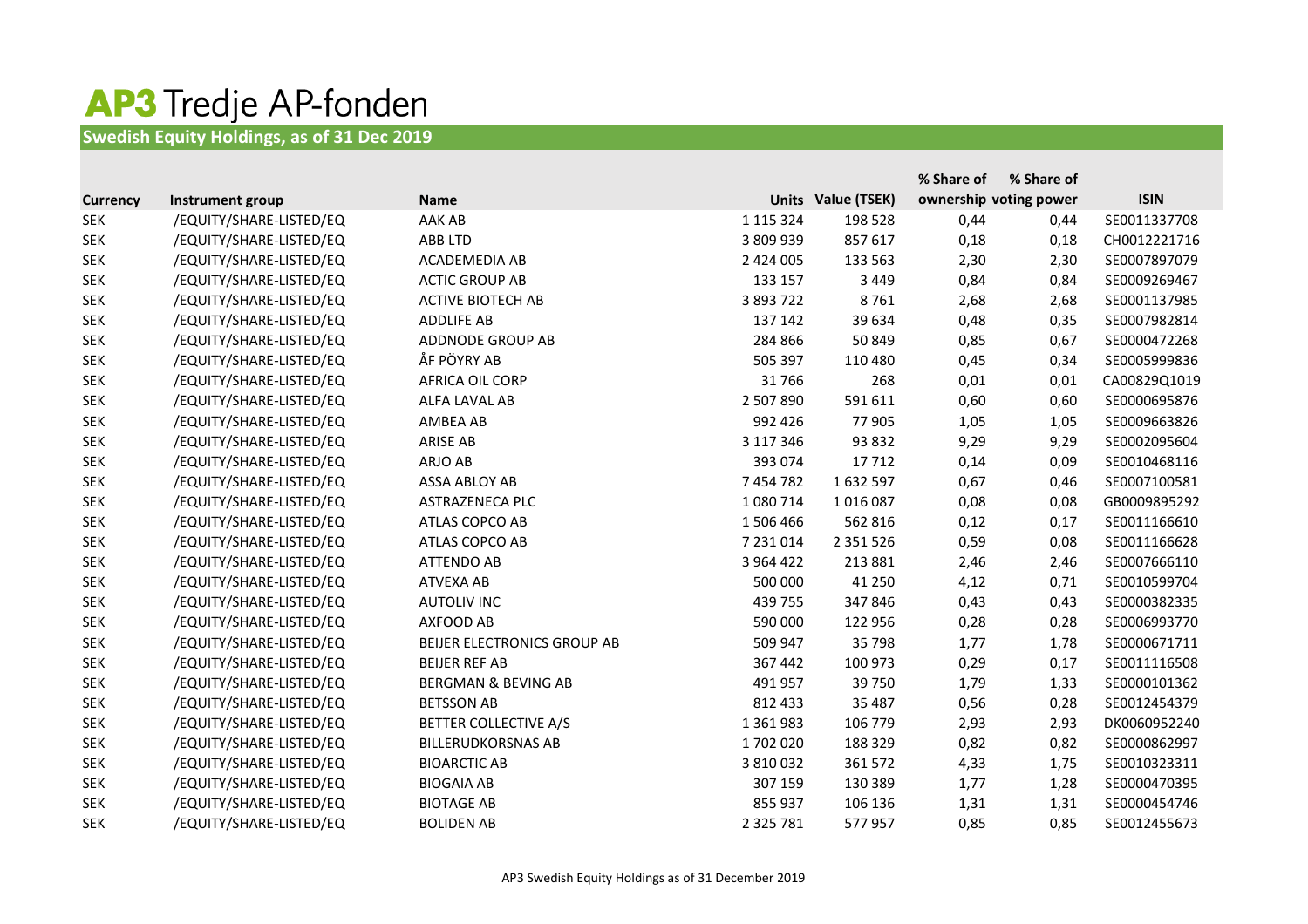|                 |                         |                                   |               |                           | % Share of | % Share of             |              |
|-----------------|-------------------------|-----------------------------------|---------------|---------------------------|------------|------------------------|--------------|
| <b>Currency</b> | Instrument group        | <b>Name</b>                       |               | <b>Units Value (TSEK)</b> |            | ownership voting power | <b>ISIN</b>  |
| <b>SEK</b>      | /EQUITY/SHARE-LISTED/EQ | <b>BONAVA AB</b>                  | 69 630        | 6928                      | 0,06       | 0,03                   | SE0008091581 |
| <b>SEK</b>      | /EQUITY/SHARE-LISTED/EQ | <b>BONESUPPORT HOLDING AB</b>     | 4 0 2 4 3 2 3 | 130 790                   | 7,66       | 7,73                   | SE0009858152 |
| <b>SEK</b>      | /EQUITY/SHARE-LISTED/EQ | <b>BOULE DIAGNOSTICS AB</b>       | 1625771       | 110878                    | 8,37       | 8,37                   | SE0011231158 |
| <b>SEK</b>      | /EQUITY/SHARE-LISTED/EQ | <b>BTS GROUP AB</b>               | 947 803       | 225 577                   | 4,91       | 3,51                   | SE0000805426 |
| <b>SEK</b>      | /EQUITY/SHARE-LISTED/EQ | <b>BULTEN AB</b>                  | 385 125       | 30 348                    | 1,83       | 1,83                   | SE0003849223 |
| <b>SEK</b>      | /EQUITY/SHARE-LISTED/EQ | <b>CASTELLUM AB</b>               | 1 177 540     | 259 059                   | 0,43       | 0,43                   | SE0000379190 |
| <b>SEK</b>      | /EQUITY/SHARE-LISTED/EQ | <b>CATENA AB</b>                  | 150 000       | 62 025                    | 0,40       | 0,40                   | SE0001664707 |
| <b>SEK</b>      | /EQUITY/SHARE-LISTED/EQ | <b>CATENA MEDIA PLC</b>           | 500 000       | 19 760                    | 0,85       | 0,85                   | MT0001000109 |
| <b>SEK</b>      | /EQUITY/SHARE-LISTED/EQ | <b>CELLAVISION AB</b>             | 100 000       | 31 950                    | 0,42       | 0,42                   | SE0000683484 |
| <b>SEK</b>      | /EQUITY/SHARE-LISTED/EQ | <b>DOMETIC GROUP AB</b>           | 1855004       | 174 964                   | 0,63       | 0,63                   | SE0007691613 |
| <b>SEK</b>      | /EQUITY/SHARE-LISTED/EQ | <b>ELANDERS AB</b>                | 460 118       | 40 122                    | 1,30       | 0,89                   | SE0000119299 |
| <b>SEK</b>      | /EQUITY/SHARE-LISTED/EQ | ELECTROLUX AB                     | 2 784 411     | 640 136                   | 0,90       | 0,73                   | SE0000103814 |
| <b>SEK</b>      | /EQUITY/SHARE-LISTED/EQ | <b>ELEKTA AB</b>                  | 2 566 851     | 316 621                   | 0,67       | 0,50                   | SE0000163628 |
| <b>SEK</b>      | /EQUITY/SHARE-LISTED/EQ | <b>ELTEL AB</b>                   | 500 362       | 9527                      | 0,32       | 0,32                   | SE0006509949 |
| <b>SEK</b>      | /EQUITY/SHARE-LISTED/EQ | <b>EPIROC AB</b>                  | 3 462 410     | 395 927                   | 0,29       | 0,40                   | SE0011166933 |
| <b>SEK</b>      | /EQUITY/SHARE-LISTED/EQ | <b>EPIROC AB</b>                  | 3 247 781     | 360 666                   | 0,27       | 0,04                   | SE0011166941 |
| <b>SEK</b>      | /EQUITY/SHARE-LISTED/EQ | <b>EQT AB</b>                     | 4 4 1 2 3 6 1 | 480 506                   | 0,46       | 0,46                   | SE0012853455 |
| <b>SEK</b>      | /EQUITY/SHARE-LISTED/EQ | <b>ESSITY AB</b>                  | 5 683 049     | 1715 144                  | 0,81       | 0,44                   | SE0009922164 |
| <b>SEK</b>      | /EQUITY/SHARE-LISTED/EQ | <b>EVOLUTION GAMING GROUP AB</b>  | 959 743       | 270 648                   | 0,53       | 0,53                   | SE0012673267 |
| <b>SEK</b>      | /EQUITY/SHARE-LISTED/EQ | <b>FABEGE AB</b>                  | 1 344 728     | 209 374                   | 0,41       | 0,41                   | SE0011166974 |
| <b>SEK</b>      | /EQUITY/SHARE-LISTED/EQ | <b>FAGERHULT AB</b>               | 736 328       | 43 812                    | 0,42       | 0,42                   | SE0010048884 |
| <b>SEK</b>      | /EQUITY/SHARE-LISTED/EQ | <b>FASTIGHETS AB BALDER</b>       | 785 757       | 340 390                   | 0,44       | 0,28                   | SE0000455057 |
| <b>SEK</b>      | /EQUITY/SHARE-LISTED/EQ | <b>FINGERPRINT CARDS AB</b>       | 2 000 000     | 37760                     | 0,64       | 0,54                   | SE0008374250 |
| <b>SEK</b>      | /EQUITY/SHARE-LISTED/EQ | <b>GARO AB</b>                    | 317 593       | 97 501                    | 3,18       | 3,18                   | SE0008008262 |
| <b>SEK</b>      | /EQUITY/SHARE-LISTED/EQ | <b>GETINGE AB</b>                 | 911076        | 158 527                   | 0,33       | 0,21                   | SE0000202624 |
| <b>SEK</b>      | /EQUITY/SHARE-LISTED/EQ | <b>GRÄNGES AB</b>                 | 279 125       | 27 619                    | 0,37       | 0,37                   | SE0006288015 |
| <b>SEK</b>      | /EQUITY/SHARE-LISTED/EQ | <b>GREEN LANDSCAPING GROUP AB</b> | 1651000       | 60757                     | 4,58       | 4,58                   | SE0010985028 |
| <b>SEK</b>      | /EQUITY/SHARE-LISTED/EQ | HANSA BIOPHARMA AB                | 1 3 1 6 4 7 0 | 110 386                   | 3,18       | 3,28                   | SE0002148817 |
| <b>SEK</b>      | /EQUITY/SHARE-LISTED/EQ | HEMFOSA FASTIGHETER AB            | 1 043 965     | 126 633                   | 0,58       | 0,61                   | SE0007126115 |
| <b>SEK</b>      | /EQUITY/SHARE-LISTED/EQ | <b>HENNES &amp; MAURITZ AB</b>    | 8 007 921     | 1 5 2 5 3 4 9             | 0,48       | 0,24                   | SE0000106270 |
| <b>SEK</b>      | /EQUITY/SHARE-LISTED/EQ | <b>HEXAGON AB</b>                 | 2 044 837     | 1073539                   | 0,56       | 0,40                   | SE0000103699 |
| <b>SEK</b>      | /EQUITY/SHARE-LISTED/EQ | <b>HEXPOL AB</b>                  | 1894711       | 173 934                   | 0,55       | 0,40                   | SE0007074281 |
| <b>SEK</b>      | /EQUITY/SHARE-LISTED/EQ | HIQ INTERNATIONAL AB              | 801 301       | 41 4 27                   | 1,43       | 1,43                   | SE0012454619 |
| <b>SEK</b>      | /EQUITY/SHARE-LISTED/EQ | HMS NETWORKS AB                   | 661 281       | 114 269                   | 1,41       | 1,41                   | SE0009997018 |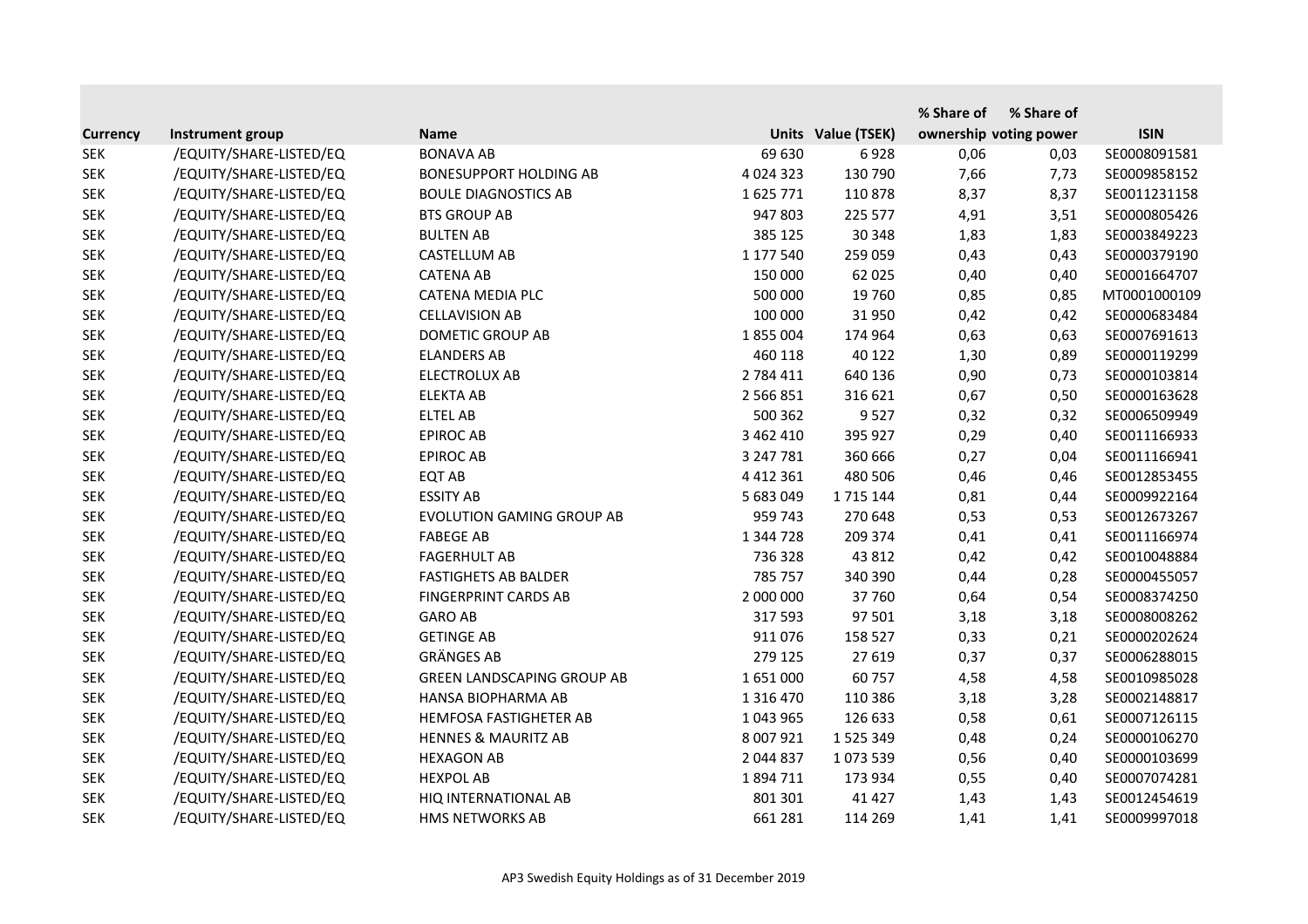|                 |                         |                                           |               |                    | % Share of | % Share of             |              |
|-----------------|-------------------------|-------------------------------------------|---------------|--------------------|------------|------------------------|--------------|
| <b>Currency</b> | Instrument group        | <b>Name</b>                               |               | Units Value (TSEK) |            | ownership voting power | <b>ISIN</b>  |
| <b>SEK</b>      | /EQUITY/SHARE-LISTED/EQ | <b>HOLMEN AB</b>                          | 750 558       | 214 059            | 0,44       | 0,13                   | SE0011090018 |
| <b>SEK</b>      | /EQUITY/SHARE-LISTED/EQ | <b>HUFVUDSTADEN AB</b>                    | 725 690       | 134 325            | 0,34       | 0,07                   | SE0000170375 |
| <b>SEK</b>      | /EQUITY/SHARE-LISTED/EQ | <b>HUMANA AB</b>                          | 2 0 2 1 3 9 4 | 123 103            | 3,80       | 3,80                   | SE0008040653 |
| <b>SEK</b>      | /EQUITY/SHARE-LISTED/EQ | HUSQVARNA AB                              | 2 942 847     | 220 772            | 0,51       | 0,19                   | SE0001662230 |
| <b>SEK</b>      | /EQUITY/SHARE-LISTED/EQ | IAR SYSTEMS GROUP AB                      | 687080        | 127 797            | 4,92       | 4,62                   | SE0005851706 |
| <b>SEK</b>      | /EQUITY/SHARE-LISTED/EQ | ICA-HANDLARNAS FORBUND AB                 | 684 376       | 299 209            | 0,34       | 0,34                   | SE0000652216 |
| <b>SEK</b>      | /EQUITY/SHARE-LISTED/EQ | <b>INDUSTRIVARDEN AB</b>                  | 1 3 6 1 2 3 4 | 315 806            | 0,31       | 0,48                   | SE0000190126 |
| <b>SEK</b>      | /EQUITY/SHARE-LISTED/EQ | <b>INDUSTRIVARDEN AB</b>                  | 1699636       | 383 948            | 0,39       | 0,06                   | SE0000107203 |
| <b>SEK</b>      | /EQUITY/SHARE-LISTED/EQ | INFANT BACTERIAL THERAPEUTICS AB          | 510 000       | 72 930             | 4,54       | 3,49                   | SE0008015259 |
| <b>SEK</b>      | /EQUITY/SHARE-LISTED/EQ | <b>INSTALCO AB</b>                        | 1 100 000     | 148 720            | 2,23       | 2,23                   | SE0009664253 |
| <b>SEK</b>      | /EQUITY/SHARE-LISTED/EQ | INTL ENGELSKA SKOLAN I SVERIGE HOLDING AE | 165 291       | 11074              | 0,41       | 0,41                   | SE0008585525 |
| <b>SEK</b>      | /EQUITY/SHARE-LISTED/EQ | <b>INVESTOR AB</b>                        | 1 0 9 4 5 5 8 | 554 394            | 0,14       | 0,31                   | SE0000107401 |
| <b>SEK</b>      | /EQUITY/SHARE-LISTED/EQ | <b>INVESTOR AB</b>                        | 4 176 645     | 2 135 101          | 0,54       | 0,12                   | SE0000107419 |
| <b>SEK</b>      | /EQUITY/SHARE-LISTED/EQ | <b>IRLAB THERAPEUTICS AB</b>              | 1481000       | 54 205             | 3,44       | 3,44                   | SE0012675361 |
| <b>SEK</b>      | /EQUITY/SHARE-LISTED/EQ | <b>ITAB SHOP CONCEPT AB</b>               | 1 500 000     | 25 230             | 1,47       | 0,50                   | SE0008375117 |
| <b>SEK</b>      | /EQUITY/SHARE-LISTED/EQ | JM AB                                     | 395 776       | 109 788            | 0,57       | 0,57                   | SE0000806994 |
| <b>SEK</b>      | /EQUITY/SHARE-LISTED/EQ | KAROLINSKA DEVELOPMENT AB                 | 6 255 700     | 22 083             | 3,56       | 3,31                   | SE0002190926 |
| <b>SEK</b>      | /EQUITY/SHARE-LISTED/EQ | KINDRED GROUP PLC                         | 2 817 677     | 161 622            | 1,22       | 1,22                   | SE0007871645 |
| <b>SEK</b>      | /EQUITY/SHARE-LISTED/EQ | <b>KINNEVIK AB</b>                        | 1790339       | 409 988            | 0,65       | 0,31                   | SE0013256682 |
| <b>SEK</b>      | /EQUITY/SHARE-LISTED/EQ | <b>KLOVERN AB</b>                         | 3 450 000     | 79 281             | 0,37       | 0,22                   | SE0006593919 |
| <b>SEK</b>      | /EQUITY/SHARE-LISTED/EQ | <b>KUNGSLEDEN AB</b>                      | 1674879       | 164 808            | 0,77       | 0,77                   | SE0000549412 |
| <b>SEK</b>      | /EQUITY/SHARE-LISTED/EQ | L E LUNDBERGFORETAGEN AB                  | 498 911       | 205 052            | 0,20       | 0,04                   | SE0000108847 |
| <b>SEK</b>      | /EQUITY/SHARE-LISTED/EQ | <b>LOOMIS AB</b>                          | 425 000       | 164 815            | 0,56       | 0,56                   | SE0002683557 |
| <b>SEK</b>      | /EQUITY/SHARE-LISTED/EQ | LUNDIN PETROLEUM AB                       | 1 146 010     | 364 775            | 0,40       | 0,40                   | SE0000825820 |
| <b>SEK</b>      | /EQUITY/SHARE-LISTED/EQ | MALMBERGS ELEKTRISKA AB                   | 168 216       | 10 4 29            | 2,10       | 1,11                   | SE0000507659 |
| <b>SEK</b>      | /EQUITY/SHARE-LISTED/EQ | <b>MEDICOVER AB</b>                       | 586 885       | 63 736             | 0,43       | 0,07                   | SE0009778848 |
| <b>SEK</b>      | /EQUITY/SHARE-LISTED/EQ | <b>MIDSONA AB</b>                         | 757 137       | 37 403             | 1,16       | 1,05                   | SE0000565228 |
| <b>SEK</b>      | /EQUITY/SHARE-LISTED/EQ | MILLICOM INTERNATIONAL CELLULAR SA        | 300 601       | 134 850            | 0,30       | 0,30                   | SE0001174970 |
| <b>SEK</b>      | /EQUITY/SHARE-LISTED/EQ | MIPS AB                                   | 1840655       | 365 186            | 7,28       | 7,28                   | SE0009216278 |
| <b>SEK</b>      | /EQUITY/SHARE-LISTED/EQ | MODERN TIMES GROUP MTG AB                 | 457878        | 51 122             | 0,68       | 0,63                   | SE0000412371 |
| <b>SEK</b>      | /EQUITY/SHARE-LISTED/EQ | MOMENTUM GROUP AB                         | 487792        | 56 877             | 1,73       | 1,29                   | SE0009922305 |
| <b>SEK</b>      | /EQUITY/SHARE-LISTED/EQ | <b>MUNTERS GROUP AB</b>                   | 178 378       | 8751               | 0,10       | 0,10                   | SE0009806607 |
| <b>SEK</b>      | /EQUITY/SHARE-LISTED/EQ | <b>NCAB GROUP AB</b>                      | 666 667       | 104 000            | 3,96       | 3,96                   | SE0011167956 |
| <b>SEK</b>      | /EQUITY/SHARE-LISTED/EQ | NEDERMAN HOLDING AB                       | 1 285 863     | 172 820            | 3,66       | 3,66                   | SE0011204510 |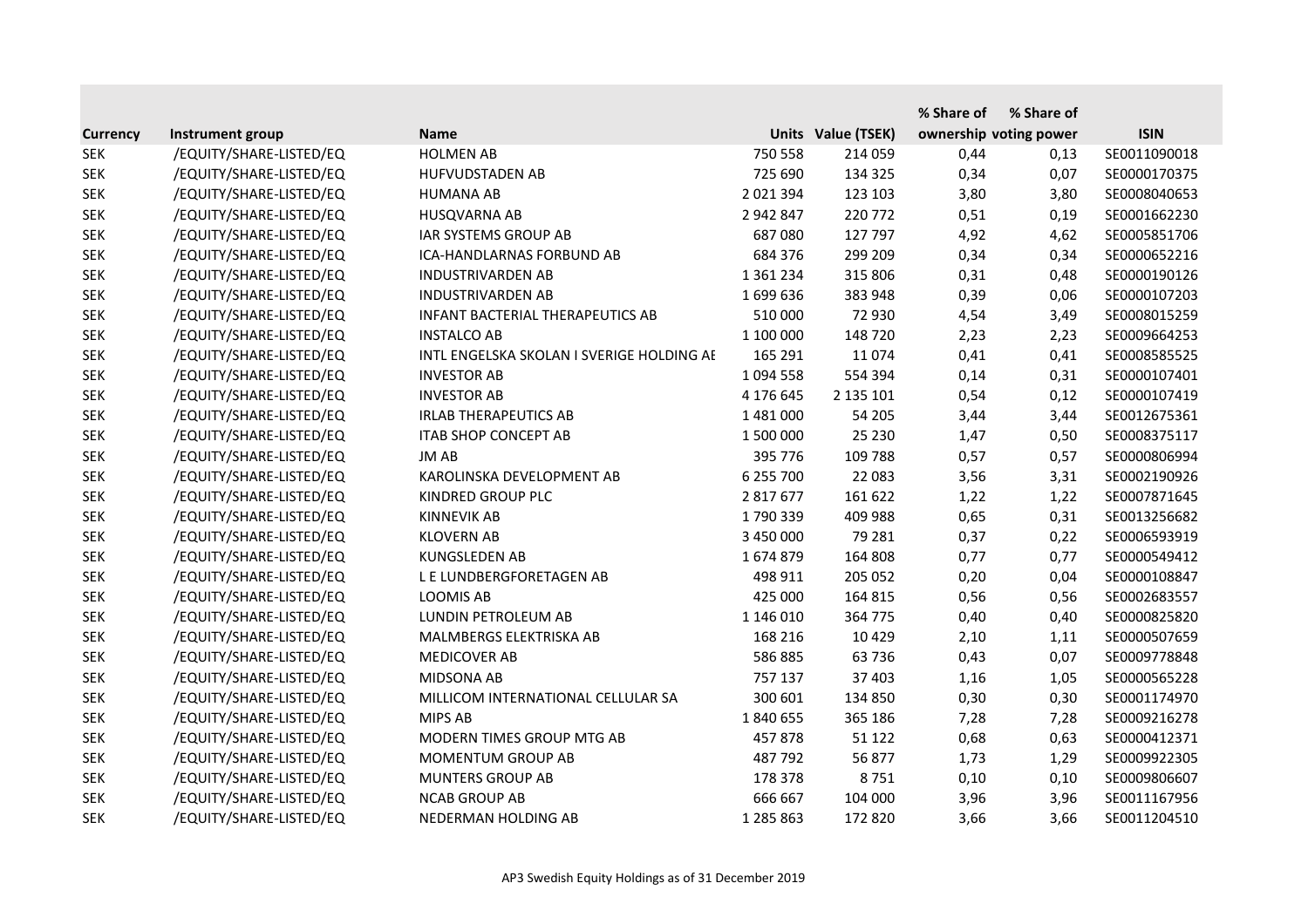|                 |                         |                                  |               |                    | % Share of | % Share of             |              |
|-----------------|-------------------------|----------------------------------|---------------|--------------------|------------|------------------------|--------------|
| <b>Currency</b> | Instrument group        | <b>Name</b>                      |               | Units Value (TSEK) |            | ownership voting power | <b>ISIN</b>  |
| <b>SEK</b>      | /EQUITY/SHARE-LISTED/EQ | <b>NETENT AB</b>                 | 3 993 669     | 103 236            | 1,66       | 0,74                   | SE0012455525 |
| <b>SEK</b>      | /EQUITY/SHARE-LISTED/EQ | NIBE INDUSTRIER AB               | 2 085 886     | 338 748            | 0,41       | 0,20                   | SE0008321293 |
| <b>SEK</b>      | /EQUITY/SHARE-LISTED/EQ | <b>NOBINA AB</b>                 | 2 370 961     | 152 808            | 2,68       | 2,68                   | SE0007185418 |
| <b>SEK</b>      | /EQUITY/SHARE-LISTED/EQ | NORDEA BANK ABP                  | 19 988 391    | 1511922            | 0,49       | 0,49                   | FI4000297767 |
| <b>SEK</b>      | /EQUITY/SHARE-LISTED/EQ | NORDIC ENTERTAINMENT GROUP AB    | 166 257       | 50 343             | 0,25       | 0,23                   | SE0012116390 |
| <b>SEK</b>      | /EQUITY/SHARE-LISTED/EQ | NORDIC WATERPROOFING GROUP AB    | 865 707       | 83 281             | 3,59       | 3,59                   | DK0060738409 |
| <b>SEK</b>      | /EQUITY/SHARE-LISTED/EQ | <b>NOTE AB</b>                   | 1 200 000     | 47 340             | 4,16       | 4,16                   | SE0001161654 |
| <b>SEK</b>      | /EQUITY/SHARE-LISTED/EQ | <b>NYFOSA AB</b>                 | 938 035       | 75 981             | 0,56       | 0,56                   | SE0011426428 |
| <b>SEK</b>      | /EQUITY/SHARE-LISTED/EQ | PANDOX AB                        | 531771        | 112 735            | 0,29       | 0,16                   | SE0007100359 |
| <b>SEK</b>      | /EQUITY/SHARE-LISTED/EQ | PEAB AB                          | 106 672       | 10 001             | 0,04       | 0,02                   | SE0000106205 |
| <b>SEK</b>      | /EQUITY/SHARE-LISTED/EQ | Q-LINEA AB                       | 491 846       | 28 2 8 1           | 2,12       | 2,12                   | SE0011527845 |
| <b>SEK</b>      | /EQUITY/SHARE-LISTED/EQ | RAYSEARCH LABORATORIES AB        | 400 000       | 42 880             | 1,17       | 0,36                   | SE0000135485 |
| <b>SEK</b>      | /EQUITY/SHARE-LISTED/EQ | <b>RECIPHARM AB</b>              | 1520086       | 226 493            | 2,24       | 0,74                   | SE0005757267 |
| <b>SEK</b>      | /EQUITY/SHARE-LISTED/EQ | <b>REJLERS AB</b>                | 380 000       | 45 410             | 1,93       | 1,07                   | SE0000123671 |
| <b>SEK</b>      | /EQUITY/SHARE-LISTED/EQ | <b>SAAB AB</b>                   | 572 750       | 179 729            | 0,42       | 0,36                   | SE0000112385 |
| <b>SEK</b>      | /EQUITY/SHARE-LISTED/EQ | <b>SAGAX AB</b>                  | 24 227 658    | 3 299 807          | 5,46       | 3,54                   | SE0005127818 |
| <b>SEK</b>      | /EQUITY/SHARE-LISTED/EQ | SANDVIK AB                       | 9 243 437     | 1688314            | 0,74       | 0,74                   | SE0000667891 |
| <b>SEK</b>      | /EQUITY/SHARE-LISTED/EQ | <b>SCANDIC HOTELS GROUP AB</b>   | 670 553       | 70 006             | 0,65       | 0,65                   | SE0007640156 |
| <b>SEK</b>      | /EQUITY/SHARE-LISTED/EQ | <b>SECTRA AB</b>                 | 70 000        | 27 370             | 0,18       | 0,11                   | SE0012853661 |
| <b>SEK</b>      | /EQUITY/SHARE-LISTED/EQ | <b>SECURITAS AB</b>              | 2 771 190     | 447 409            | 0,76       | 0,53                   | SE0000163594 |
| <b>SEK</b>      | /EQUITY/SHARE-LISTED/EQ | SEDANA MEDICAL AB                | 515 000       | 69 937             | 2,27       | 2,27                   | SE0009947534 |
| <b>SEK</b>      | /EQUITY/SHARE-LISTED/EQ | SKANDINAVISKA ENSKILDA BANKEN AB | 13 714 926    | 1 208 011          | 0,63       | 0,63                   | SE0000148884 |
| <b>SEK</b>      | /EQUITY/SHARE-LISTED/EQ | <b>SKANSKA AB</b>                | 3 077 047     | 651 411            | 0,73       | 0,52                   | SE0000113250 |
| <b>SEK</b>      | /EQUITY/SHARE-LISTED/EQ | <b>SKF AB</b>                    | 2 9 1 4 5 7 6 | 552 021            | 0,64       | 0,39                   | SE0000108227 |
| <b>SEK</b>      | /EQUITY/SHARE-LISTED/EQ | <b>SKISTAR AB</b>                | 89 476        | 10 630             | 0,11       | 0,08                   | SE0012141687 |
| <b>SEK</b>      | /EQUITY/SHARE-LISTED/EQ | <b>SSAB AB</b>                   | 10 648 627    | 324 996            | 1,03       | 0,28                   | SE0000120669 |
| <b>SEK</b>      | /EQUITY/SHARE-LISTED/EQ | <b>SSM HOLDING AB</b>            | 426 025       | 4 0 9 0            | 1,09       | 1,09                   | SE0009663511 |
| <b>SEK</b>      | /EQUITY/SHARE-LISTED/EQ | SVENSKA CELLULOSA AB SCA         | 4 942 903     | 469 576            | 0,70       | 0,39                   | SE0000112724 |
| <b>SEK</b>      | /EQUITY/SHARE-LISTED/EQ | SVENSKA HANDELSBANKEN AB         | 14 379 763    | 1450918            | 0,73       | 0,74                   | SE0007100599 |
| <b>SEK</b>      | /EQUITY/SHARE-LISTED/EQ | SWECO AB                         | 300 000       | 108 360            | 0,25       | 0,14                   | SE0000489098 |
| <b>SEK</b>      | /EQUITY/SHARE-LISTED/EQ | <b>SWEDBANK AB</b>               | 11 651 091    | 1624745            | 1,03       | 1,03                   | SE0000242455 |
| <b>SEK</b>      | /EQUITY/SHARE-LISTED/EQ | <b>SWEDISH MATCH AB</b>          | 1 556 774     | 751 610            | 0,92       | 0,92                   | SE0000310336 |
| <b>SEK</b>      | /EQUITY/SHARE-LISTED/EQ | SWEDISH ORPHAN BIOVITRUM AB      | 1666796       | 257 520            | 0,56       | 0,56                   | SE0000872095 |
| <b>SEK</b>      | /EQUITY/SHARE-LISTED/EQ | SYSTEMAIR AB                     | 426 916       | 77058              | 0,82       | 0,82                   | SE0002133975 |